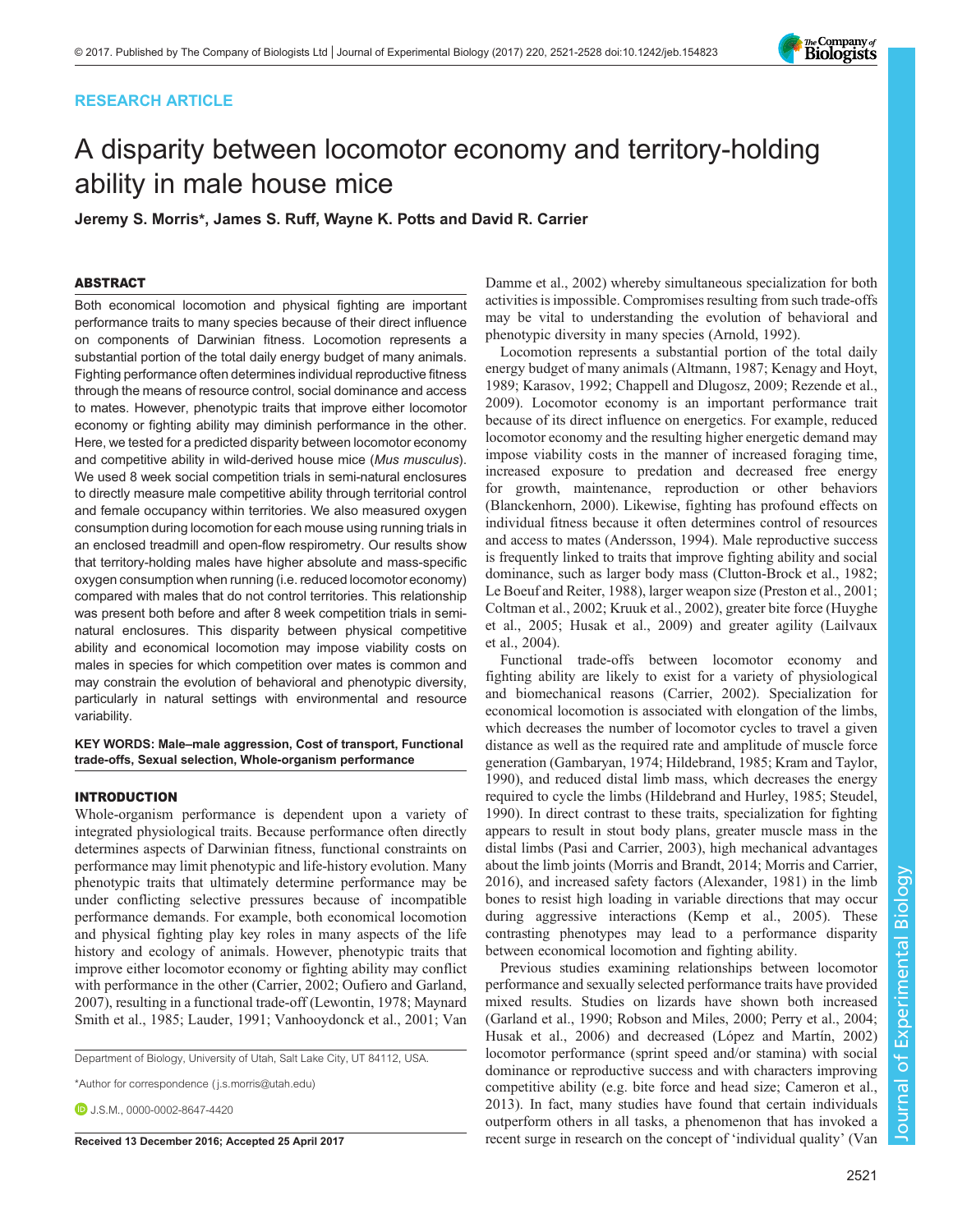[Damme et al., 2002](#page-7-0); [Wilson and Nussey, 2010;](#page-7-0) [Lailvaux and](#page-6-0) [Kasumovic, 2011;](#page-6-0) [Wilson et al., 2014](#page-7-0)). However, few studies have been carried out examining similar performance traits in mammals and no study to our knowledge has examined the relationship between resource holding potential (e.g. individual fighting ability; [Parker, 1974\)](#page-7-0) and locomotor economy. In combination with previous work on ectothermic species, the inclusion of studies on mammals will lead to a broader understanding of whole-organism performance and the importance of specific performance traits. Additionally, given the central role of energetics in physiological ecology ([McNab, 2002\)](#page-6-0), there is a need for the incorporation of potential energetic trade-offs into performance studies ([Lailvaux](#page-6-0) [and Husak, 2014\)](#page-6-0).

In house mice (Mus musculus), the importance of fighting ability for increasing reproductive fitness as well as the high daily costs of locomotion are expected to generate selection on these two potentially conflicting performance traits. House mice have a polygynous mating system in which territory control among males is determined by frequent and intense fighting, resulting in a high incidence of injury and even death [\(Brown, 1953](#page-6-0); [DeVries et al.,](#page-6-0) [1997](#page-6-0); [Demas et al., 1999](#page-6-0)). Though biting is the major mode of inflicting damage, fighting between mice also involves grappling, rolling and pushing, as well as lunging toward (aggressively) or jumping away from (defensively) an opponent ([Miczek et al.,](#page-6-0) [2001](#page-6-0)). Together, these data indicate that fighting in house mice involves dynamic actions and is dependent upon multiple aspects of morphology and physiology (i.e. whole-organism performance; [Lailvaux and Irschick, 2006\)](#page-6-0). Likewise, house mice are dependent on locomotor performance for frequent travel in order to forage and to patrol and scent-mark territories, as well as when dispersing to new areas ([Latham and Mason, 2004\)](#page-6-0). Home ranges of feral house mice range from  $235 \text{ m}^2$  in open fields ([Quadagno, 1968](#page-7-0)) to  $6000 \text{ m}^2$  in forests ([Fitzgerald et al., 1981](#page-6-0)). Typical foraging behavior includes an average of 200 small meals per night, spread out between 20–30 food sites [\(Meehan, 1984](#page-6-0)), in order to meet a daily food intake of up to 20% of body mass ([Berry, 1970; Meehan,](#page-6-0) [1984](#page-6-0)). Additionally, mice may cover large distances (>1.5 km) when dispersing [\(Berry, 1968\)](#page-6-0). Though data are not currently available for daily travel distance in wild house mice, laboratory mice furnished with a voluntary running wheel cover an average of 4.4 km per day (up to 11.6 km per day with artificial selection; [Koteja et al., 1999](#page-6-0)) and expend 26–28% of total daily energetic output on locomotion ([Rezende et al., 2009](#page-7-0)).

Based on the functional anatomy and physiological arguments above, we expect territory-holding (TH) male mice to have reduced locomotor economy compared with non-territory-holding (non-TH) males. To test this, we used three separate populations of 10 male and 16 female unrelated age-matched adult mice in 8-week seminatural enclosure trials to directly measure male territory control and female occupancy within territories. Genetic parentage analyses of mice populations in the experimental system used in this study have shown that territory control is a proxy for male reproductive fitness, with TH males siring approximately 80% of all offspring ([Carroll](#page-6-0) [et al., 2004\)](#page-6-0). In addition, for each mouse, we measured the rate of oxygen consumption  $(V<sub>O2</sub>)$  at intermediate running speeds and used both  $\dot{V}_{\text{O}_2}$  (ml O<sub>2</sub> min<sup>-1</sup>) and mean mass-specific oxygen consumption per unit distance (ml O<sub>2</sub> g<sup>-1</sup> km<sup>-1</sup>; [Taylor et al.,](#page-7-0) [1970](#page-7-0), [1982\)](#page-7-0) as measures of locomotor economy. For these running trials, we used open-flow respirometry in an enclosed treadmill across a small range of speeds centered on the preferred voluntary running speeds of house mice (15–25 m min−<sup>1</sup> ; [Rezende et al.,](#page-7-0) [2006](#page-7-0)). Oxygen consumption at the mid-range of running speeds has

2522

been shown to be highly correlated with the overall cost of transport (general equation across all aerobic speeds; [Taylor et al., 1982\)](#page-7-0). We conducted running trials both before and after semi-natural enclosure trials. These methods allowed us to determine: (i) whether there is a difference in locomotor economy between TH and non-TH male house mice; and (ii) whether this difference is a result of being in a competitive environment (i.e. from a decrease in performance associated with stress, injury, exhaustion or temporary hormonal surges that may occur during semi-natural enclosure trials).

## MATERIALS AND METHODS Study population and design

Mice (Mus musculus Linnaeus 1758) used in our study were from an established wild-derived colony ([Meagher et al., 2000](#page-6-0)) that has been managed to maintain genetic diversity similar to that of wild populations ([Cunningham et al., 2013](#page-6-0)). A major advantage of using wild-derived mice is that they retain wild behaviors that are often lost in both inbred and outbred laboratory strains ([Koide et al., 2000](#page-6-0); [Nelson et al., 2013b](#page-7-0)). Three separate populations of 10 male and 16 female unrelated age-matched (55±3.7 weeks old) adult mice were communally housed in 30  $m<sup>2</sup>$  (similar to wild population densities; [Sage, 1981\)](#page-7-0) semi-natural enclosures ([Fig. S1\)](http://jeb.biologists.org/lookup/doi/10.1242/jeb.154823.supplemental). These enclosures simulate natural habitat complexity and provide easily defended abundant resources. This is consistent with natural settings in which territorial strategies are common [\(Sage, 1981;](#page-7-0) [Latham and Mason,](#page-6-0) [2004\)](#page-6-0) and have been found to induce normal behaviors in wild mice (e.g. [Potts et al., 1991;](#page-7-0) [Manning et al., 1992](#page-6-0); [Meagher et al., 2000](#page-6-0); [Ilmonen et al., 2008\)](#page-6-0). All enclosures were located within the same facility, with controlled ambient temperature (16–20°C) and photoperiod (12 h light:12 h dark). Mice were kept in this facility for the duration of the experiment. Prior to entering into the experimental protocol, all mice were individually housed for at least 2 weeks and were socially naive (had not previously lived in a socially competitive environment). All protocols were approved by the Institutional Animal Care and Use Committee of the University of Utah (Protocol 14-05010).

## Social competition trials

Passive integrated transponder (PIT) tags (TX1400ST, BioMark, Boise, ID, USA) implanted in each mouse and PIT tag readers (FS2001F-ISO, BioMark) at each feeder allowed real-time monitoring of social structure (individual occupancy and territorial control). Enclosure trials lasted 8 weeks with minimal human disturbance. At the conclusion of enclosure trials, PIT tag reader data were analyzed. Males were designated as TH if they successfully controlled a territory with a minimum of two females (i.e. a polygynous territory) for at least 3 continuous weeks. Territory control was defined as a given male excluding all other males from a territory, such that >80% of all male PIT tag reads were for that given male. Males that never reached this degree of territory control were designated as non-TH (adapted from [Nelson et al.,](#page-7-0) [2013a](#page-7-0); [Ruff et al., 2013\)](#page-7-0).

## Locomotor trials

Running trials were conducted both before and after competition trials. During running trials and for 2 weeks (pre-enclosure) or 24 h (post-enclosure) prior, mice were individually housed (food and water *ad libitum*) to control for any previously existing differences in food or water consumption, injury, exhaustion or temporary hormone surges. Mice were not handled when being transferred between cages and the treadmill in order to minimize any stress from human contact.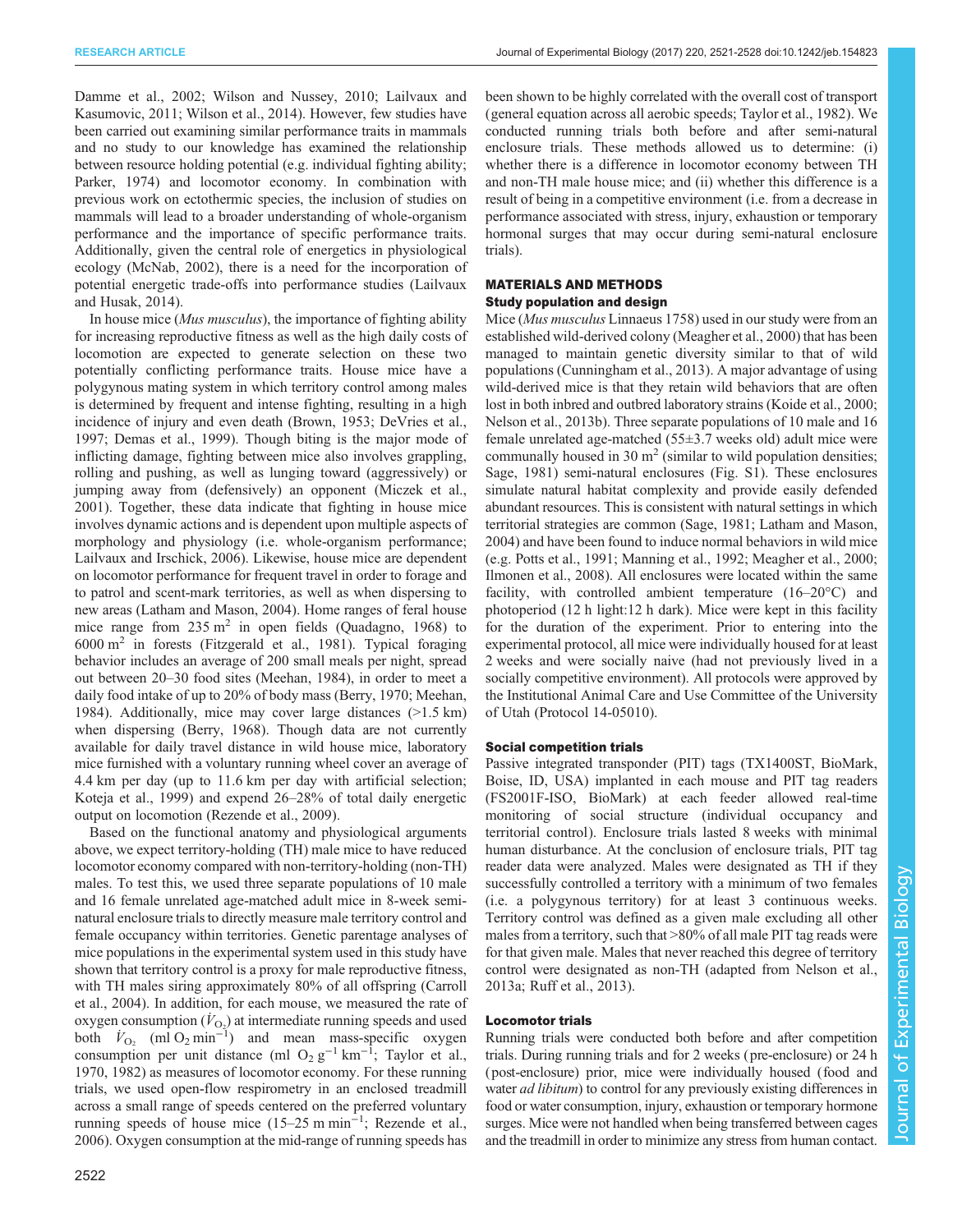Day 1 was for treadmill training and consisted of the following 5 min intervals: acclimation (0 m min−<sup>1</sup> ), 8 m min−<sup>1</sup> , 12 m min−<sup>1</sup> , recovery  $(0 \text{ m min}^{-1})$ , 16 m min<sup>-1</sup> and 20 m min<sup>-1</sup>. Day 2 was a rest day. On day 3,  $\dot{V}_{\text{O}_2}$  data were collected using the following protocol: 5 min acclimation, 10 min warm-up at 12 m min−<sup>1</sup> , 5 min recovery, 10 min trial at 16 m min−<sup>1</sup> , 5 min recovery, 10 min trial at 20 m min−<sup>1</sup> . Day 4 was a rest day. On day 5, data were collected using the following protocol: 5 min acclimation, 10 min warm-up at 12 m min−<sup>1</sup> , 5 min recovery, 10 min trial at 24 m min−<sup>1</sup> .

Trials were carried out on a fully enclosed airtight AccuPacer Mouse Treadmill (volume 2300 ml; Omnitech Electronics, Inc., Columbus, OH, USA) with a clear top panel.  $\dot{V}_{\text{O}_2}$  was measured via open-flow respirometry. Flow rate through the running chamber was maintained at 750 ml min−<sup>1</sup> using mass flow meters (Model M-10, Sierra Instruments, Monterey, CA, USA), which ensured that oxygen concentrations within the chamber remained above 20.5%. Subsamples were drawn (at 100 ml min−<sup>1</sup> ) from the excurrent air flow, scrubbed of  $CO<sub>2</sub>$  (soda lime), dried of water vapor (Drierite) and analyzed for  $O_2$  concentration using  $O_2$  analyzers (Model S-3A, AEI Technologies, Pittsburgh, PA, USA; FoxBox Respirometry System, Sable Systems International, Las Vegas, NV, USA). Because these  $O_2$  analyzers have different response times, we used different lag times for analysis. Otherwise, the respirometry setup for each analyzer was identical. We verified that each analyzer obtained equivalent results for  $O_2$  response using controlled flows of nitrogen gas. Analyzers were used simultaneously and randomly with respect to individuals and running speeds. Data were collected at 5 Hz using a Biopac MP100 (Biopac Systems, Inc., Goleta, CA, USA) and analyzed using LabAnalyst software (Warthog Systems, [www.warthog.ucr.edu\)](http://www.warthog.ucr.edu). All trials were conducted during the first half of the dark cycle, corresponding to the highest activity period of mice ([Rhodes et al., 2003](#page-7-0)). Body mass was measured after each running trial.

 $\dot{V}_{\text{O}_2}$  for each running speed was calculated as:

$$
\dot{V}_{\text{O}_2} = \dot{V} \times (F_{\text{I}_{\text{O}_2}} - F_{\text{E}_{\text{O}_2}})/(1 - F_{\text{E}_{\text{O}_2}}),\tag{1}
$$

where  $\dot{V}$  is flow rate (ml min<sup>-1</sup> at standard temperature and pressure) and  $F_{\text{IO}_2}$  and  $F_{\text{EO}_2}$  are incurrent and excurrent fractional O<sub>2</sub> concentration, respectively. We used the lowest 1 min average within the last 5 min of a running interval to ensure that steady-state metabolism was reached. The coefficient of variation of  $\dot{V}_{\text{O}_2}$  data within the minimum 1 min periods did not differ between TH and non-TH groups, for either pre-enclosure or post-enclosure running trials (two-tailed *t*-tests;  $P=0.302$  and 0.243, respectively). Mean mass-specific oxygen consumption per unit distance (ml O<sub>2</sub> g<sup>-1</sup> km<sup>-1</sup>) was calculated using the mean of  $\dot{V}_{\text{O}_2}$  values from each of the 16, 20 and 24 m min−<sup>1</sup> running intervals. Trial quality was assessed using a subjective scale ([Swallow et al., 1998](#page-7-0)): 'poor' trials when mice failed to run, 'fair' trials when mice changed running direction or jumped around the treadmill, or 'good' trials when mice ran steadily and continuously in the same position on the treadmill. Only mice scoring 'good' at all running speeds for all of the pre-enclosure running trials were included in the study. Because of this, six male mice were excluded and replaced. For postenclosure trials, all individuals obtained 'good' scores for running trials. All treadmill measurements and analyses were blind with respect to TH status and were completed by one individual (J.S.M.).

## Statistical analysis

To assess the influence of TH status, running speed and body mass on  $V_{\text{O}_2}$ , a series of linear mixed-effects models (LMMs) were

conducted. First, a 'full model' was constructed predicting  $\dot{V}_{\text{O}_2}$  based on the fixed effects of TH status, body mass, running speed, time point ( pre- versus post-enclosure) and all possible interactions; additionally, this model included the random effects of individual (as a slope with running speed) and population. Then a 'best model' was selected based on AICc scores from all possible candidates constructed by removing interaction terms and the fixed effect of time point. All candidate models included TH status (to directly test our hypothesis) and both body mass and running speed (as both have been strongly linked to oxygen consumption; [Taylor](#page-7-0) [et al., 1970, 1982\)](#page-7-0). These models were based on 180 observations (three running speeds each, for both pre- and post-enclosure running trials) from 30 mice that form the three study populations. The model intercept for these models was set at non-TH males, mean mass  $(23.59 \text{ g})$ , mean speed  $(20 \text{ m min}^{-1})$  and pre-enclosure. Models were remarkably consistent, indicating that no interaction was significant in any given candidate.

An additional series of LMMs was used to predict the mean massspecific oxygen consumption per unit distance (ml O<sub>2</sub> g<sup>-1</sup> km<sup>-1</sup>). This was calculated using the mean of  $V_{\text{O}_2}$  values from the three running speeds. First, a 'full model' was constructed predicting mean mass-specific oxygen consumption per unit distance based on the fixed effects of TH status, body mass, time point and all possible interactions; additionally, this model included the random effects of individual and population. Then a 'best model' was selected based on AICc scores from all possible candidates constructed by removing interaction terms and the fixed effect of time point. All candidate models included TH status and body mass. These models were based on 60 observations (one each for both pre- and postenclosure running trials) from 30 individuals and the intercept was set at non-TH males, mean mass (23.59 g) and pre-enclosure. Models were consistent in indicating that no interaction term was significant in any candidate.

Finally, to explicitly test for a difference in body mass between TH and non-TH males, we ran a LMM in which body mass was predicted by the fixed effects of TH status, time point and a TH status  $\times$  time point interaction. Individual and population were modeled as random effects. The model was based on 60 observations (one each for both pre- and post-enclosure mass measurements) from 30 individuals and the intercept was set for non-TH males and pre-enclosure. All LMMs were performed using the lmer function of the lme4 package ([http://cran.r-project.org/](http://cran.r-project.org/package=lme4) [package=lme4\)](http://cran.r-project.org/package=lme4) in R ([http://www.R-project.org/\)](http://www.R-project.org/). Degrees of freedom and resulting P-values were calculated with a Satterthwaite approximation using the lmerTest package [\(http://cran.r-project.org/package=lmerTest](http://cran.r-project.org/package=lmerTest)). AICc scores were calculated using the AICcmodavg package ([http://cran.r-project.](http://cran.r-project.org/package=AICcmodavg) [org/package=AICcmodavg\)](http://cran.r-project.org/package=AICcmodavg).

## RESULTS

Out of 30 male mice in the study, 11 held exclusive territories with a minimum of two females for at least 3 continuous weeks (TH;  $n=3$ , 4 and 4 for populations 1, 2 and 3, respectively). TH males successfully controlled exclusive territories for an average of 48 days out of 56 total days in the enclosures (the first week in enclosures is highly variable; following this, social patterns stabilize). The remaining 19 males were those that never successfully controlled a territory (non-TH).

Both the full and best models assessing the influence of TH status on  $\dot{V}_{\text{O}_2}$  indicate that TH males had higher  $\dot{V}_{\text{O}_2}$  than non-TH males [\(Table 1\)](#page-3-0). Specifically, according to the full model, TH males had  $\dot{V}_{\text{O}_2}$  levels 0.159±0.067 ml O<sub>2</sub> min<sup>-1</sup> (mean±s.e.m.) higher than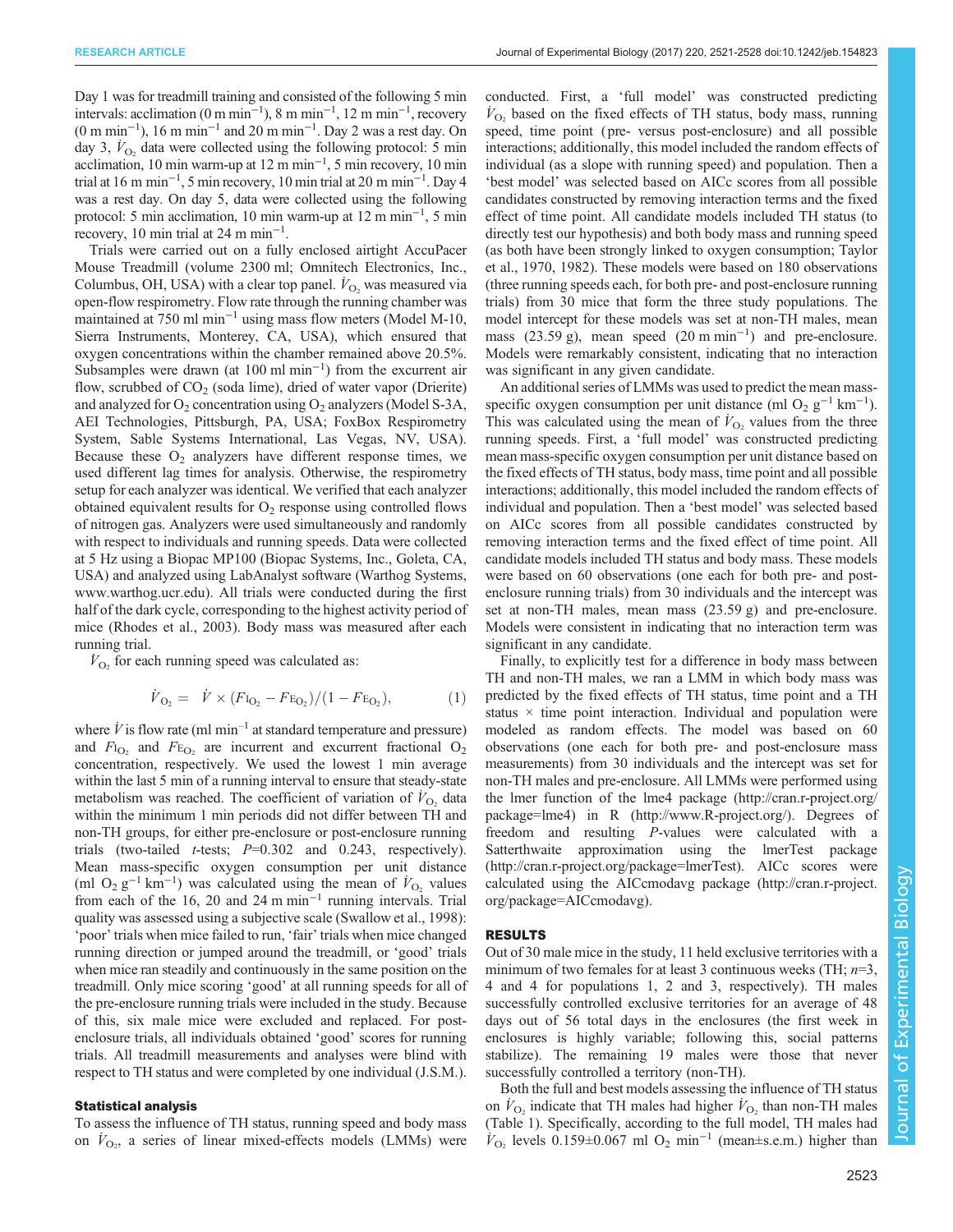# <span id="page-3-0"></span>Table 1. LMM results for the influence of territory-holding (TH) status, body mass ( $M_{\rm b}$ ), running speed and time point on oxygen consumption ( $\dot{\cal V}_{\rm O_2}$ )

|                                                   | Variance | s.d.   | Estimate | s.e.m. | d.f.  | $t$ -value | $Pr(>\vert t \vert)$ |
|---------------------------------------------------|----------|--------|----------|--------|-------|------------|----------------------|
| $V_{O_2}$ full model                              |          |        |          |        |       |            |                      |
| Random effects                                    |          |        |          |        |       |            |                      |
| Individual×speed (slope)                          | 0.0000   | 0.0007 |          |        |       |            |                      |
| Population                                        | 0.0040   | 0.0632 |          |        |       |            |                      |
| <b>Fixed effects</b>                              |          |        |          |        |       |            |                      |
| Intercept                                         |          |        | 2.624    | 0.054  | 3.6   | 48.22      | $< 0.001***$         |
| TH status                                         |          |        | 0.159    | 0.067  | 35.4  | 2.38       | $0.023*$             |
| $M_{\rm b}$                                       |          |        | 0.059    | 0.015  | 108.8 | 4.06       | $< 0.001***$         |
| Speed                                             |          |        | 0.009    | 0.007  | 151.7 | 1.21       | 0.228                |
| Time                                              |          |        | 0.018    | 0.032  | 134.8 | 0.56       | 0.578                |
| TH status $\times M_h$                            |          |        | $-0.006$ | 0.036  | 159.7 | $-0.16$    | 0.871                |
| TH status×speed                                   |          |        | 0.008    | 0.012  | 151.7 | 0.70       | 0.483                |
| $M_h \times$ speed                                |          |        | $-0.001$ | 0.003  | 142.0 | $-0.24$    | 0.807                |
| TH status×time                                    |          |        | $-0.001$ | 0.053  | 135.5 | $-0.01$    | 0.991                |
| $M_h \times$ time                                 |          |        | 0.004    | 0.012  | 152.9 | 0.33       | 0.741                |
| Speed×time                                        |          |        | 0.006    | 0.010  | 134.5 | 0.63       | 0.530                |
| TH status×M <sub>b</sub> ×speed                   |          |        | 0.002    | 0.008  | 137.5 | 0.19       | 0.849                |
| TH status $\times M_h \times$ time                |          |        | 0.025    | 0.037  | 158.2 | 0.67       | 0.505                |
| TH status×speed×time                              |          |        | 0.006    | 0.016  | 134.5 | 0.37       | 0.712                |
| $Mb$ ×speed×time                                  |          |        | $-0.001$ | 0.004  | 135.8 | $-0.18$    | 0.857                |
| TH status $\times M_h \times$ speed $\times$ time |          |        | 0.006    | 0.009  | 136.6 | 0.64       | 0.524                |
| $V_{O_2}$ best model                              |          |        |          |        |       |            |                      |
| Random effects                                    |          |        |          |        |       |            |                      |
| Individual×speed (slope)                          | 0.0000   | 0.0007 |          |        |       |            |                      |
| Population                                        | 0.0040   | 0.0596 |          |        |       |            |                      |
| <b>Fixed effects</b>                              |          |        |          |        |       |            |                      |
| Intercept                                         |          |        | 2.639    | 0.049  | 3.0   | 53.53      | $< 0.001***$         |
| TH status                                         |          |        | 0.136    | 0.057  | 35.1  | 2.40       | $0.022*$             |
| M <sub>b</sub>                                    |          |        | 0.066    | 0.008  | 118.8 | 8.16       | $< 0.001***$         |
| Speed                                             |          |        | 0.015    | 0.004  | 172.9 | 3.76       | $< 0.001***$         |
|                                                   |          |        |          |        |       |            |                      |

 $\dot{V}_\text{O_2}$  (ml O<sub>2</sub> min<sup>−1</sup>) full model: linear mixed model (LMM) with 180 observations of 30 individuals in three populations. Intercept set at non-TH, mean  $M_\text{b}$  (23.59 g), mean speed (20 m min<sup>-1</sup>) and pre-enclosure levels.

 $\dot{V}_{\rm O_2}$  (ml O<sub>2</sub> min<sup>-1</sup>) best model: LMM with 180 observations of 30 individuals in three populations. Intercept set at non-TH, mean  $M_{\rm b}$  (23.59 g) and mean speed (20 m min−<sup>1</sup> ).

\*P<0.05, \*\*\*P<0.001.

those of non-TH males (LMM;  $t=2.38$ , d.f.=35.4,  $P=0.023$ ).  $\dot{V}_{\text{O}_2}$  was also found to have a positive relationship with body mass, increasing by  $0.059\pm0.015$  ml O<sub>2</sub> min<sup>-1</sup> per gram (LMM;  $t=4.06$ , d.f.=108.8, P<0.001). Interactions between TH status and body mass or running speed did not significantly influence  $V_{\text{O}_2}$  (LMM; P=0.871 and 0.483, respectively). Likewise, no significant interaction between TH status and time point was detected, indicating that the elevated  $\dot{V}_{\text{O}_2}$  of TH males did not change across the study (LMM;  $P=0.712$ ). Similarly, the best-fitting model (ΔAICc=2.31, relative to the next best candidate model) indicates that TH males had higher  $\dot{V}_{\text{O}_2}$  than non-TH males. TH males had  $\dot{V}_{\text{O}_2}$  levels 0.136±0.057 ml  $\text{O}_2$  min<sup>-1</sup> higher than those of non-TH males (LMM;  $t=2.40$ , d.f.=35.1,  $P=0.022$ ).  $\dot{V}_{\text{O}_2}$  was again found to have a positive relationship with body mass, increasing by 0.066±0.008 ml O2 min−<sup>1</sup> per gram (LMM; t=8.16, d.f.=118.8, P<0.001). Additionally, running speed positively influenced  $V_{\text{O}_2}$ , with levels increasing by  $0.015\pm0.004$  ml O<sub>2</sub> min<sup>-1</sup> per m min<sup>-1</sup> (LMM;  $t=3.76$ , d.f.=172.9,  $P<0.001$ ). No interactions were included in this model nor was the fixed effect of time point.

TH status was also found to influence mean mass-specific oxygen consumption per unit distance according to both the full and best models [\(Table 2](#page-4-0)). Specifically, the full model indicates that TH males consumed 0.490±0.234 ml O<sub>2</sub> g<sup>-1</sup> km<sup>-1</sup> more than did non-TH males (LMM;  $t=2.09$ , d.f.=46.8,  $P=0.042$ ; [Fig. 1](#page-4-0)) and that there was a marginally statistically significant negative correlation with body mass (−0.113±0.059 ml O<sub>2</sub> g<sup>-1</sup> km<sup>-1</sup> per gram; LMM; t=  $-1.91$ , d.f.=52.0,  $P=0.062$ ; [Fig. 2](#page-5-0)); there was no interaction between

TH status and body mass  $(P=0.778)$ . Moreover, mean mass-specific oxygen consumption per unit distance was not influenced by time point (LMM;  $P=0.596$ ) nor was there a significant interaction between time point and TH status (LMM;  $P=0.943$ ) or time point and body mass (LMM;  $P=0.920$ ). The simplified best-fitting model (ΔAICc=4.42, relative to the next best candidate model) indicates that TH males consumed 0.478±0.186 ml O<sub>2</sub> g<sup>-1</sup> km<sup>-1</sup> more than did non-TH males (LMM;  $t=2.58$ , d.f.=26.1, P=0.016) and that there was a statistically significant negative correlation with body mass (−0.117±0.032 ml O<sub>2</sub> g<sup>-1</sup> km<sup>-1</sup> per gram; LMM;  $t=$ −3.65, d. f.=47.8,  $P=0.001$ ). No interactions were included in this model nor was the fixed effect of time point.

TH status did not influence body mass ([Table S1](http://jeb.biologists.org/lookup/doi/10.1242/jeb.154823.supplemental)). No significant difference in the body mass of TH and non-TH males was detected (LMM; P=0.810; [Fig. S2](http://jeb.biologists.org/lookup/doi/10.1242/jeb.154823.supplemental)). Body mass did not change between time points (LMM;  $P=0.902$ ) nor was there a significant interaction with TH status (LMM;  $P=0.717$ ).

# **DISCUSSION**

Our results show that TH male house mice have higher absolute  $V_{\text{O}_2}$  as well as higher mean mass-specific oxygen consumption per unit distance (ml O<sub>2</sub> g<sup>-1</sup> km<sup>-1</sup>) when running at intermediate speeds (i.e. reduced locomotor economy) as compared with non-TH males. This difference was present both before and after 8 week competition trials in semi-natural enclosures. Prior to beginning the experimental protocol, all mice were individually housed in cages, indicating that this disparity is not a result of the experience of being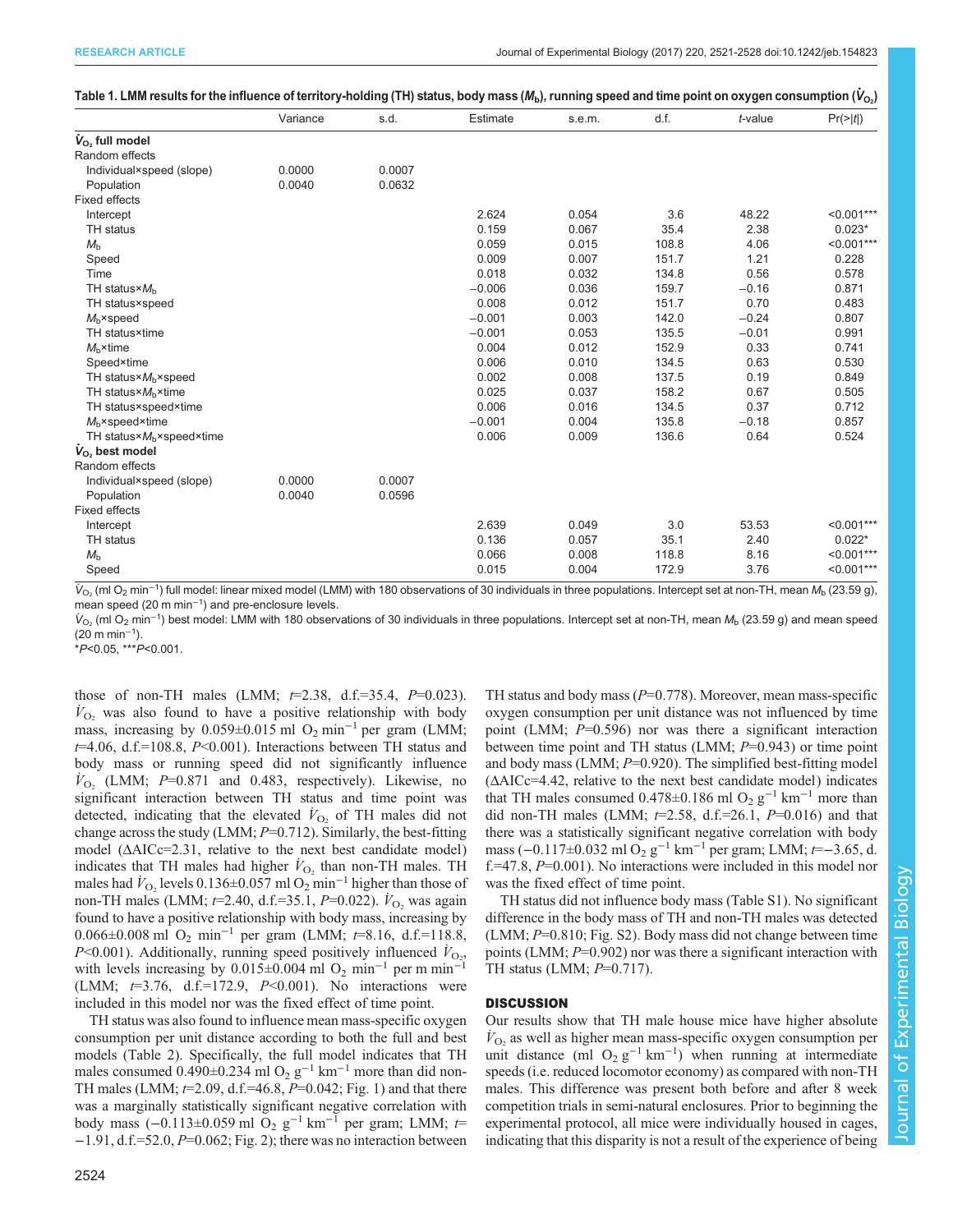|                                                                    | Variance | s.d.   | Estimate | s.e.m. | d.f. | t-value | $Pr(>\vert t \vert)$ |
|--------------------------------------------------------------------|----------|--------|----------|--------|------|---------|----------------------|
| Mean mass-specific oxygen consumption per unit distance full model |          |        |          |        |      |         |                      |
| Random effects                                                     |          |        |          |        |      |         |                      |
| Individual                                                         | 0.1037   | 0.3220 |          |        |      |         |                      |
| Population                                                         | 0.0015   | 0.0386 |          |        |      |         |                      |
| <b>Fixed effects</b>                                               |          |        |          |        |      |         |                      |
| Intercept                                                          |          |        | 8.018    | 0.144  | 9.7  | 55.8    | $< 0.001***$         |
| TH status                                                          |          |        | 0.490    | 0.234  | 46.8 | 2.1     | $0.042*$             |
| $M_{\rm b}$                                                        |          |        | $-0.113$ | 0.059  | 52.0 | $-1.9$  | 0.062                |
| Time                                                               |          |        | 0.092    | 0.171  | 24.5 | 0.5     | 0.596                |
| TH status $\times M_h$                                             |          |        | 0.046    | 0.163  | 48.4 | 0.3     | 0.778                |
| TH status×time                                                     |          |        | $-0.021$ | 0.285  | 24.8 | $-0.1$  | 0.943                |
| $M_h \times$ time                                                  |          |        | $-0.007$ | 0.065  | 30.8 | $-0.1$  | 0.920                |
| TH status $\times M_h \times$ time                                 |          |        | $-0.043$ | 0.182  | 41.1 | $-0.2$  | 0.813                |
| Mean mass-specific oxygen consumption per unit distance best model |          |        |          |        |      |         |                      |
| Random effects                                                     |          |        |          |        |      |         |                      |
| Individual                                                         | 0.1193   | 0.3453 |          |        |      |         |                      |
| Population                                                         | 0.0020   | 0.0443 |          |        |      |         |                      |
| <b>Fixed effects</b>                                               |          |        |          |        |      |         |                      |
| Intercept                                                          |          |        | 8.065    | 0.115  | 4.5  | 70.1    | $< 0.001***$         |
| TH status                                                          |          |        | 0.478    | 0.186  | 26.1 | 2.6     | $0.016*$             |
| M <sub>b</sub>                                                     |          |        | $-0.117$ | 0.032  | 47.8 | $-3.7$  | $0.001***$           |

<span id="page-4-0"></span>

| Table 2. LMM results for the influence of territory-holding (TH) status, body mass $(Mb)$ and time point on mean distance-specific oxygen |  |  |
|-------------------------------------------------------------------------------------------------------------------------------------------|--|--|
| consumption (ml $O_2$ g <sup>-1</sup> km <sup>-1</sup> )                                                                                  |  |  |

Mean mass-specific oxygen consumption per unit distance (ml O<sub>2</sub> g<sup>−1</sup> km<sup>−1</sup>) full model: LMM with 60 observations of 30 individuals in three populations. Intercept set at non-TH, mean  $M_b$  (23.59 g) and pre-enclosure levels.

Mean mass-specific oxygen consumption per unit distance (ml O<sub>2</sub> g<sup>−1</sup> km<sup>−1</sup>) best model: LMM with 60 observations of 30 individuals in three populations. Intercept set at non-TH and mean  $M<sub>b</sub>$  (23.59 g) levels.

\*P<0.05, \*\*\*P<0.001.

in the competition enclosures (e.g. from stress, unequal access to food or water, injury, exhaustion or temporary hormone surges).

Analysis of oxygen consumption data indicated that, consistent with previous studies,  $\dot{V}_{\text{O}_2}$  increases with both running speed and body mass, and mean mass-specific oxygen consumption per unit distance decreases with body mass ([Taylor et al., 1970, 1982\)](#page-7-0). According to the model based on  $V_{\text{O}_2}$ , the added energetic cost of running in TH males is metabolically equivalent to being 2.1 g



Fig. 1. Mean mass-specific oxygen consumption per unit distance across intermediate running speeds for territory-holding (TH) and non-TH male house mice. Data are from running trials before (A) and after (B) competition trials in semi-natural enclosures. Populations are represented by unique symbols; black symbols indicate TH males and gray symbols indicate non-TH males. Scatter was added to horizontal values to aid visualization. Means±s.e.m. are shown by bars. TH males had 6.1% greater mean massspecific oxygen consumption rates than non-TH males (LMM;  $P<0.05$ ).

heavier or running 9.1 m min−<sup>1</sup> faster. The model based on mean mass-specific oxygen consumption per unit distance indicated that TH males expend 6.1% more energy to travel a given distance when running at intermediate running speeds. Assuming a resting metabolic rate of 0.557 ml O<sub>2</sub> min<sup>-1</sup> (based on a mean mass of 23.59 g from this study and the equation for resting metabolic rate from [Rezende et al.,](#page-7-0) [2009\)](#page-7-0), this difference would result in a daily energetic saving substantial enough to sustain an individual at resting metabolic rate for about 37 min for each km traveled per day. If extrapolated to the average voluntary running distance of male lab mice provided with a running wheel (4.4 km day−<sup>1</sup> ; [Koteja et al., 1999](#page-6-0)), this would result in a difference of 1.496 ml  $O_2 g^{-1}$ , enough to sustain resting metabolism for more than 2.5 h. Thus, while the percentage difference between oxygen consumption rates is relatively small, this difference may have a notable impact on daily energetic expenditure.

A caveat of the present study is that we do not have data on the non-active metabolic rates of individual mice. While we cannot exclude the possibility that systematic differences in non-active metabolic rates between TH and non-TH males may contribute to the differences in locomotor economy identified in our study, this scenario seems unlikely for several reasons. First, the difference in mean mass-specific oxygen consumption between TH and non-TH males was 0.398 ml O<sub>2</sub> g<sup>-1</sup> h<sup>-1</sup> (calculated from effect of TH status in the best model for mean mass-specific oxygen consumption per unit distance). This represents 30% of the calculated mass-specific resting metabolic rate (1.418 ml O<sub>2</sub> g<sup>-1</sup> h<sup>-1</sup>, based on the equation of [Rezende](#page-7-0) [et al., 2009\)](#page-7-0) and is close to or greater than 2 s.d. of mean basal metabolic rate from previous studies of lab mice (2 s.d.=0.332 and 0.458 ml O<sub>2</sub> g<sup>-1</sup> h<sup>-1</sup>; [Konarzewski and Diamond, 1995](#page-6-0); [Wone et al.,](#page-7-0) [2009](#page-7-0)). Thus, a difference of this magnitude in non-active metabolic rates between TH and non-TH males seems unlikely. Second, a previous study on another rodent species (bank voles, Myodes glareolus) found no association between male social dominance in competitive arenas and basal metabolic rate [\(Radwan et al., 2004\)](#page-7-0).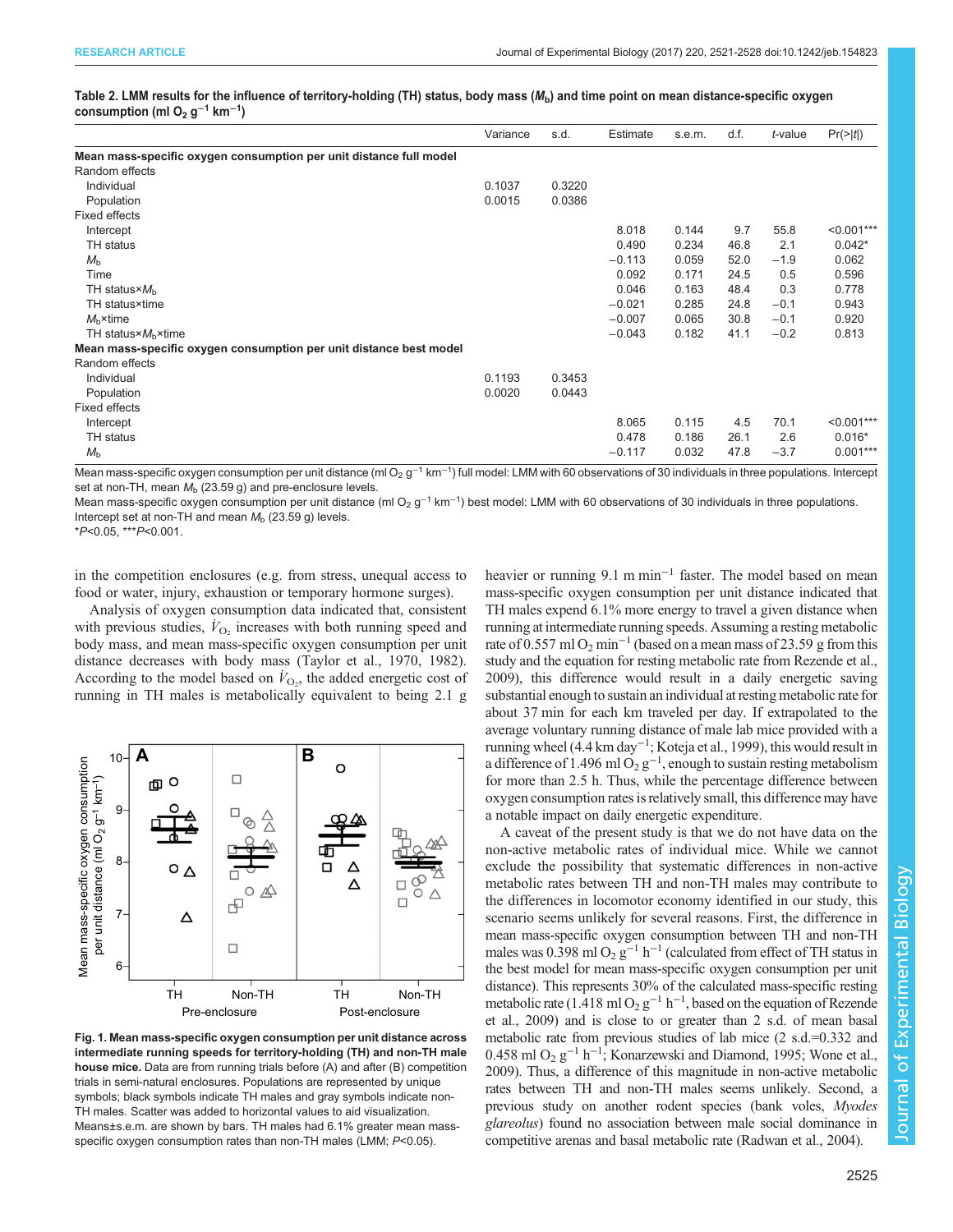<span id="page-5-0"></span>

Fig. 2. Relationship between mean mass-specific oxygen consumption per unit distance and body mass for TH and non-TH male house mice. Data are for running trials and body masses before (A) and after (B) competition trials in semi-natural enclosures. Populations are represented by unique symbols; black symbols indicate TH males and gray symbols indicate non-TH males. According to the best-fitting model, mean mass-specific oxygen consumption per unit distance decreased with body mass (LMM; P<0.05).

Interestingly, body mass was not correlated with territory control in our study, either before or after competition trials. Variance in post-enclosure body mass was greater among non-TH than among TH males (Bartlett test;  $P=0.031$ ). These data suggest that an intermediate body mass may be optimal for securing and maintaining exclusive territories, possibly because of the importance of agility and maneuverability in the dynamic actions of physical fighting (sensu [Székely et al., 2000](#page-7-0); [Lailvaux et al., 2004](#page-6-0); [Lawler et al., 2005](#page-6-0); [Lailvaux and Irschick, 2006;](#page-6-0) [Raihani et al., 2006;](#page-7-0) [Lawler, 2009\)](#page-6-0). Indeed, recent evidence from the same experimental system used in the present study indicates that males of intermediate body mass have greater reproductive fitness than larger or smaller males [\(Ruff et al.,](#page-7-0) [2017\)](#page-7-0).

While territory control equates to greater reproductive fitness in this study system (based on genetic parentage analysis; [Carroll et al.,](#page-6-0) [2004](#page-6-0)) and others [\(Andersson, 1994](#page-6-0)), higher locomotor costs in TH males may impose viability costs in the manner of increased foraging time to meet their higher energetic demands. This would effectively decrease free energy and time for other activities and may increase mortality risk by exposing individuals to a greater threat of predation [\(Blanckenhorn, 2000\)](#page-6-0). Sexually selected behaviors (i.e. fighting for territory and mates, and scent marking) are also energetically costly ([Karasov, 1992](#page-6-0); [Briffa and Sneddon,](#page-6-0) [2007](#page-6-0)). When combined with the high energetic costs of locomotion (26–28% of total daily energetic expenditure in laboratory mice; [Rezende et al., 2009](#page-7-0)), this may lead to phenotypic or behavioral constraints, and ultimately fitness costs, via resource allocation trade-offs ([Zera and Harshman, 2001;](#page-7-0) [Lailvaux and Husak, 2014\)](#page-6-0). Alternatively, TH males may avoid these potential viability costs through the decreased foraging time/distance allowed by living in high-quality resource-rich territories. However, males that are not capable of controlling high-quality territories likely spend more time foraging because they are often in lower quality habitats and may spend more time dispersing and traveling while seeking out available territory. The lower locomotor costs that we found in non-TH males may be beneficial in these circumstances and may also be advantageous in variable resource environments, particularly when food is ephemeral and abundance is low. In natural environments (as compared with our semi-natural settings with food *ad libitum*), resource acquisition limitations may exacerbate performance constraints underlying trade-offs [\(Blanckenhorn, 2000; Lailvaux](#page-6-0) [and Husak, 2014\)](#page-6-0).

The performance differences identified in this study are likely caused by conflicting functional demands within the musculoskeletal system. Fighting between mice involves biting, pushing, grappling and lunging ([Miczek et al., 2001\)](#page-6-0). Mice in the present study exhibited these behaviors during frequent fighting and as indicated by characteristic wounding (J.S.M., personal observation). Many of these actions are accomplished using the same anatomical structures that comprise the primary locomotor system (i.e. limb bones and muscles). This creates a conflict because the demands imposed by economical locomotion and fighting predict optimization in opposing directions (i.e. long, gracile limbs versus stout, muscular limbs). Comparisons of closely related species, such as cheetahs and lions or gibbons and gorillas, exemplify these disparate phenotypes as well as the corresponding social behaviors (i.e. low to high levels of male–male competition) and mating systems (i.e. non-polygynous to highly polygynous) associated with each ([Carrier, 2002\)](#page-6-0). Within a species or sex, however, simultaneous specialization for both aggression and economical locomotion is not possible without the evolution of novel structures, behaviors or other mechanisms of compensation [\(Oufiero and Garland, 2007;](#page-7-0) [Husak and Lailvaux, 2014\)](#page-6-0). For example, the evolution of horns in bovids, antlers in cervids and bipedal hopping in kangaroos (by freeing the forelimbs) have allowed both a high degree of cursoriality and polygynous mating systems with intense male–male competition ([Carrier, 2002\)](#page-6-0). In these taxa, the constraints imposed by locomotion–aggression trade-offs have been circumvented by decoupling anatomical weapons from the primary locomotor system. The apparent lack of novel solutions in mice and other mammals may limit performance in functionally conflicting tasks.

In summary, we found that TH male house mice have reduced locomotor economy compared with non-TH males. These results are likely caused by a functional trade-off between economical locomotion and physical fighting ([Carrier, 2002\)](#page-6-0). Locomotor economy is an important performance trait because it is a major determinant of total daily energetic expenditure, and therefore is relevant to many vertebrate species. Additionally, we directly measured territory control, which, in our study system, is a proxy for reproductive success. These methods allowed direct comparison of two whole-organism performance traits that are important components of Darwinian fitness. We suggest that future studies on performance disparities may be improved by incorporating an energetics-based approach to the examination of locomotor traits that may be in functional conflict with sexually selected performance traits.

## Acknowledgements

We thank L. Morrison for colony management and data collection; D. Cornwall for assistance with animal processing; C. Farmer for respirometry equipment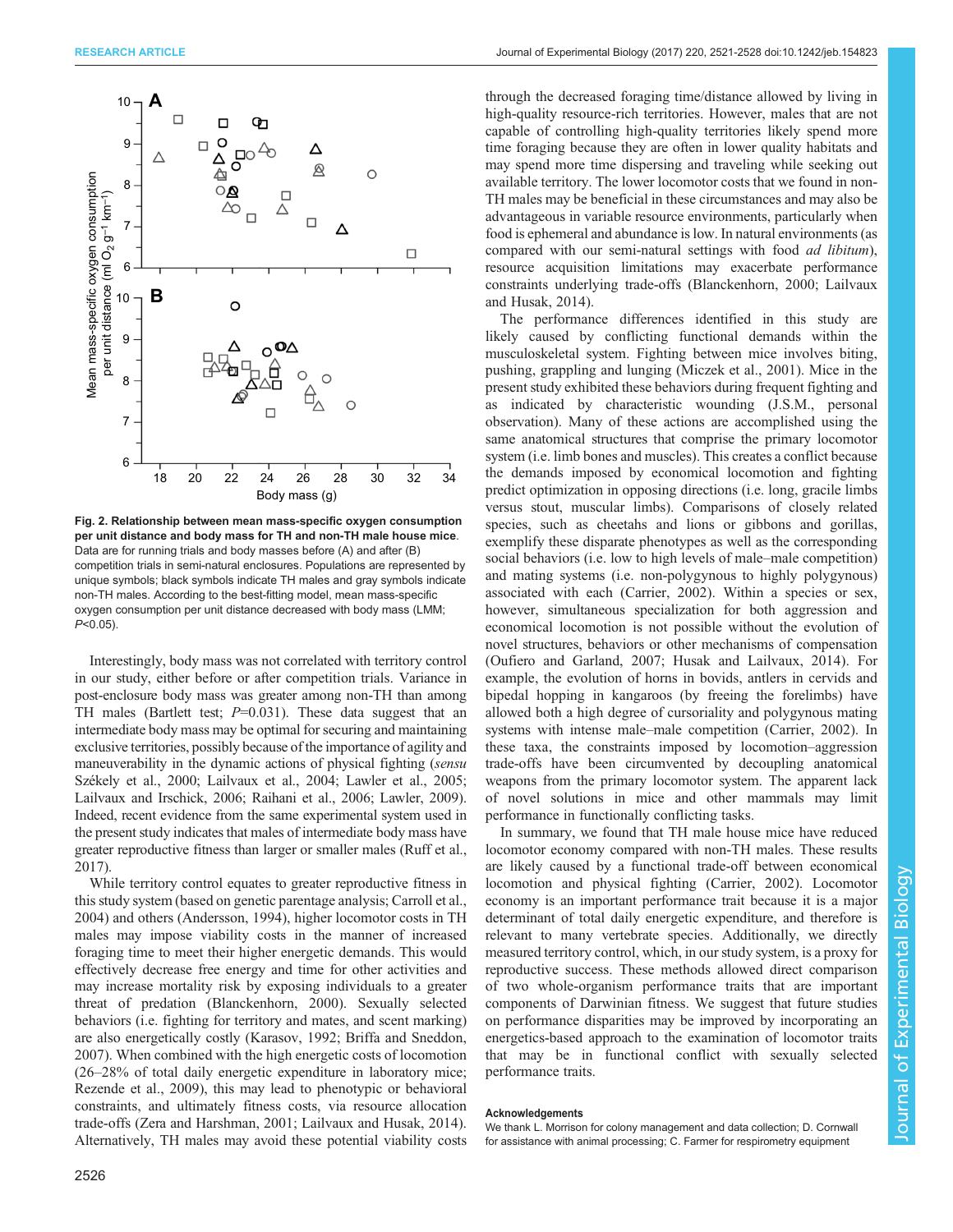<span id="page-6-0"></span>and instruction; and M. Chappell, B. Cieri and A. Cooper for useful discussions. P. Koteja and one anonymous reviewer provided feedback that greatly improved the manuscript.

### Competing interests

The authors declare no competing or financial interests.

#### Author contributions

Conceptualization: J.S.M.; Methodology: J.S.M., J.S.R., W.K.P., D.R.C.; Formal analysis: J.S.M., J.S.R.; Investigation: J.S.M.; Data curation: J.S.M.; Writing - original draft: J.S.M.; Writing - review & editing: J.S.R., W.K.P., D.R.C.; Visualization: J.S.M.; Funding acquisition: J.S.M., W.K.P., D.R.C.

#### Funding

This work was supported by the US National Institutes of Health (grant R01- GM109500 to W.K.P.) and US National Science Foundation (grant IOS-0817782 to D.R.C.; grant DDIG DEB-1600727 to J.S.M.). Deposited in PMC for release after 12 months.

#### Data availability

Data are available from the Dryad Digital Repository ([Morris et al., 2017](#page-7-0)): <http://dx.doi.org/10.5061/dryad.p11b0>.

#### Supplementary information

Supplementary information available online at <http://jeb.biologists.org/lookup/doi/10.1242/jeb.154823.supplemental>

#### References

- Alexander, R. M. (1981). Factors of safety in the structure of animals. Sci. Prog. 67, 109-130.
- Altmann, S. A. [\(1987\). The impact of locomotor energetics on mammalian foraging.](http://dx.doi.org/10.1111/j.1469-7998.1987.tb01530.x) J. Zool. 211[, 215-225.](http://dx.doi.org/10.1111/j.1469-7998.1987.tb01530.x)
- Andersson, M. (1994). Sexual Selection. Princeton: Princeton University Press.
- Arnold, S. J. [\(1992\). Constraints on phenotypic evolution.](http://dx.doi.org/10.1086/285398) Am. Nat. 140, S85-S107. Berry, R. J. [\(1968\). The ecology of an island population of the house mouse.](http://dx.doi.org/10.2307/2959)
- [J. Anim. Ecol.](http://dx.doi.org/10.2307/2959) 37, 445-470. Berry, R. J. (1970). The natural history of the house mouse. Field Stud. 3, 219-262. Blanckenhorn, W. U. [\(2000\). The evolution of body size: what keeps organisms](http://dx.doi.org/10.1086/393620)
- small? [Q. Rev. Biol.](http://dx.doi.org/10.1086/393620) **75**, 385-407. Briffa, M. and Sneddon, L. U. [\(2007\). Physiological constraints on contest](http://dx.doi.org/10.1111/j.1365-2435.2006.01188.x)
- behaviour. [Funct. Ecol.](http://dx.doi.org/10.1111/j.1365-2435.2006.01188.x) 21, 627-637.
- Brown, R. Z. [\(1953\). Social behavior, reproduction, and population changes in the](http://dx.doi.org/10.2307/1943592) [house mouse \(](http://dx.doi.org/10.2307/1943592)Mus musculus L.). Ecol. Monogr. 23, 217-240.
- [Cameron, S. F., Wynn, M. L. and Wilson, R. S.](http://dx.doi.org/10.1242/jeb.083063) (2013). Sex-specific trade-offs and [compensatory mechanisms: bite force and sprint speed pose conflicting demands](http://dx.doi.org/10.1242/jeb.083063) [on the design of geckos \(](http://dx.doi.org/10.1242/jeb.083063)Hemidactylus frenatus). J. Exp. Biol. 216, 3781-3789.
- Carrier, D. R. (2002). Functional tradeoffs in specialization for fighting versus running. In Topics in Functional and Ecological Vertebrate Morphology (ed. P. Aerts, K. D'Aout, A. Herrel and R. Van Damme), pp. 237-255. Maastricht: Shaker.
- [Carroll, L. S., Meagher, S., Morrison, L., Penn, D. J. and Potts, W. K.](http://dx.doi.org/10.1111/j.0014-3820.2004.tb01710.x) (2004). Fitness effects of a selfish gene (the  $Mus$  T [complex\) are revealed in an ecological](http://dx.doi.org/10.1111/j.0014-3820.2004.tb01710.x) context. Evolution 58[, 1318-1328.](http://dx.doi.org/10.1111/j.0014-3820.2004.tb01710.x)
- [Chappell, M. A. and Dlugosz, E. M.](http://dx.doi.org/10.1242/jeb.025775) (2009). Aerobic capacity and running [performance across a 1.6 km altitude difference in two sciurid rodents.](http://dx.doi.org/10.1242/jeb.025775) J. Exp. Biol. 212[, 610-619.](http://dx.doi.org/10.1242/jeb.025775)
- Clutton-Brock, T. H., Guinness, F. E. and Albon, S. (1982). Red Deer: Behavior and Ecology of Two Sexes. Chicago: University of Chicago Press.
- [Coltman, D. W., Festa-Bianchet, M., Jorgenson, J. T. and Strobeck, C.](http://dx.doi.org/10.1098/rspb.2001.1851) (2002). [Age-dependent sexual selection in bighorn rams.](http://dx.doi.org/10.1098/rspb.2001.1851) Proc. R. Soc. B 269, 165-172.
- [Cunningham, C. B., Ruff, J. S., Chase, K., Potts, W. K. and Carrier, D. R.](http://dx.doi.org/10.1007/s10519-012-9577-3) (2013). [Competitive ability in male house mice \(](http://dx.doi.org/10.1007/s10519-012-9577-3)Mus musculus): genetic influences. [Behav. Genet.](http://dx.doi.org/10.1007/s10519-012-9577-3) 43, 151-160.
- Demas, G. E., Kriegsfeld, L. J., Blackshaw, S., Huang, P., Gammie, S. C., Nelson, R. J. and Snyder, S. H. (1999). Elimination of aggressive behavior in male mice lacking endothelial nitric oxide synthase. J. Neurosci. 19, RC30.
- [DeVries, A. C., Young, W. S.III and Nelson, R. J.](http://dx.doi.org/10.1046/j.1365-2826.1997.t01-1-00589.x) (1997). Reduced aggressive [behaviour in mice with targeted disruption of the oxytocin gene.](http://dx.doi.org/10.1046/j.1365-2826.1997.t01-1-00589.x) [J. Neuroendocrinol.](http://dx.doi.org/10.1046/j.1365-2826.1997.t01-1-00589.x) 9, 363-368.
- [Fitzgerald, B. M., Karl, B. J. and Moller, H.](http://dx.doi.org/10.2307/4070) (1981). Spatial organization and [ecology of a sparse population of house mice \(](http://dx.doi.org/10.2307/4070)Mus musculus) in a New Zealand forest. [J. Anim. Ecol.](http://dx.doi.org/10.2307/4070) 50, 489-518.
- Gambaryan, P. (1974). How Mammals Run. New York: John Wiley & Sons.
- [Garland, T., Jr, Hankins, E. and Huey, R. B.](http://dx.doi.org/10.2307/2389343) (1990). Locomotor capacity and social [dominance in male lizards.](http://dx.doi.org/10.2307/2389343) Funct. Ecol. 4, 243-250.
- Hildebrand, M. (1985). Walking and running. In Functional Vertebrate Morphology (ed. M. Hildebrand, D. M. Bramble, K. F. Liem and D. B. Wake), pp. 38-57. Cambridge: Harvard University Press.

Hildebrand, M. and Hurley, J. P. [\(1985\). Energy of the oscillating legs of a fast](http://dx.doi.org/10.1002/jmor.1051840103)[moving cheetah, pronghorn, jackrabbit, and elephant.](http://dx.doi.org/10.1002/jmor.1051840103) J. Morphol. 184, 23-31.

- Husak, J. F. and Lailvaux, S. P. [\(2014\). An evolutionary perspective on conflict and](http://dx.doi.org/10.1093/czoolo/60.6.755) [compensation in physiological and functional traits.](http://dx.doi.org/10.1093/czoolo/60.6.755) Curr. Zool. 60, 766-767.
- [Husak, J. F., Fox, S. F., Lovern, M. B. and Bussche, R. A.](http://dx.doi.org/10.1111/j.0014-3820.2006.tb01849.x) (2006). Faster lizards [sire more offspring: sexual selection on whole-animal performance.](http://dx.doi.org/10.1111/j.0014-3820.2006.tb01849.x) Evolution 60, [2122-2130.](http://dx.doi.org/10.1111/j.0014-3820.2006.tb01849.x)
- [Husak, J. F., Lappin, A. K. and Van Den Bussche, R. A.](http://dx.doi.org/10.1111/j.1095-8312.2008.01176.x) (2009). The fitness [advantage of a high-performance weapon.](http://dx.doi.org/10.1111/j.1095-8312.2008.01176.x) Biol. J. Linn. Soc. 96, 840-845.
- [Huyghe, K., Vanhooydonck, B., Scheers, H., Molina-Borja, M. and Van Damme,](http://dx.doi.org/10.1111/j.1365-2435.2005.01038.x) R. [\(2005\). Morphology, performance and fighting capacity in male lizards,](http://dx.doi.org/10.1111/j.1365-2435.2005.01038.x) Gallotia galloti. [Funct. Ecol.](http://dx.doi.org/10.1111/j.1365-2435.2005.01038.x) 19, 800-807.
- [Ilmonen, P., Penn, D. J., Damjanovich, K., Clarke, J., Lamborn, D., Morrison, L.,](http://dx.doi.org/10.1111/j.1420-9101.2008.01510.x) Ghotbi, L. and Potts, W. K. [\(2008\). Experimental infection magnifies inbreeding](http://dx.doi.org/10.1111/j.1420-9101.2008.01510.x) [depression in house mice.](http://dx.doi.org/10.1111/j.1420-9101.2008.01510.x) J. Evol. Biol. 21, 834-841.
- Karasov, W. H. [\(1992\). Daily energy expenditure and the cost of activity in](http://dx.doi.org/10.1093/icb/32.2.238) [mammals.](http://dx.doi.org/10.1093/icb/32.2.238) Am. Zool. 32, 238-248.
- [Kemp, T., Bachus, K., Nairn, J. and Carrier, D.](http://dx.doi.org/10.1242/jeb.01814) (2005). Functional trade-offs in the [limb bones of dogs selected for running](http://dx.doi.org/10.1242/jeb.01814) versus fighting. J. Exp. Biol. 208, [3475-3482.](http://dx.doi.org/10.1242/jeb.01814)
- Kenagy, G. J. and Hoyt, D. F. [\(1989\). Speed and time-energy budget for locomotion](http://dx.doi.org/10.2307/1938116) [in golden-mantled ground squirrels.](http://dx.doi.org/10.2307/1938116) Ecology 70, 1834-1839.
- [Koide, T., Moriwaki, K., Ikeda, K., Niki, H. and Shiroishi, T.](http://dx.doi.org/10.1007/s003350010129) (2000). Multi[phenotype behavioral characterization of inbred strains derived from wild stocks of](http://dx.doi.org/10.1007/s003350010129) Mus musculus. [Mamm. Genome](http://dx.doi.org/10.1007/s003350010129) 11, 664-670.
- Konarzewski, M. and Diamond, J. [\(1995\). Evolution of basal metabolic rate and](http://dx.doi.org/10.2307/2410448) [organ masses in laboratory mice.](http://dx.doi.org/10.2307/2410448) Evolution 49, 1239-1248.
- [Koteja, P., Swallow, J. G., Carter, P. A. and Garland, T., Jr](http://dx.doi.org/10.1086/316653) (1999). Energy cost of [wheel running in house mice: implications for coadaptation of locomotion and](http://dx.doi.org/10.1086/316653) energy budgets. [Physiol. Biochem. Zool.](http://dx.doi.org/10.1086/316653) 72, 238-249.
- Kram, R. and Taylor, C. R. [\(1990\). Energetics of running: a new perspective.](http://dx.doi.org/10.1038/346265a0) Nature 346[, 265-267.](http://dx.doi.org/10.1038/346265a0)
- [Kruuk, L. E., Slate, J., Pemberton, J. M., Brotherstone, S., Guinness, F.,](http://dx.doi.org/10.1111/j.0014-3820.2002.tb01480.x) Clutton-Brock, T. and Houle, D. [\(2002\). Antler size in red deer: heritability and](http://dx.doi.org/10.1111/j.0014-3820.2002.tb01480.x) [selection but no evolution.](http://dx.doi.org/10.1111/j.0014-3820.2002.tb01480.x) Evolution 56, 1683-1695.
- Lailvaux, S. P. and Husak, J. F. [\(2014\). The life history of whole-organism](http://dx.doi.org/10.1086/678567) [performance.](http://dx.doi.org/10.1086/678567) Q. Rev. Biol. 89, 285-318.
- Lailvaux, S. P. and Irschick, D. J. [\(2006\). A functional perspective on sexual](http://dx.doi.org/10.1016/j.anbehav.2006.02.003) [selection: insights and future prospects.](http://dx.doi.org/10.1016/j.anbehav.2006.02.003) Anim. Behav. 72, 263-273.
- [Lailvaux, S. P. and Kasumovic, M. M.](http://dx.doi.org/10.1098/rspb.2010.1591) (2011). Defining individual quality over [lifetimes and selective contexts.](http://dx.doi.org/10.1098/rspb.2010.1591) Proc. R. Soc. B 278, 321-328.
- [Lailvaux, S. P., Herrel, A., Vanhooydonck, B., Meyers, J. J. and Irschick, D. J.](http://dx.doi.org/10.1098/rspb.2004.2891) [\(2004\). Performance capacity, fighting tactics and the evolution of life](http://dx.doi.org/10.1098/rspb.2004.2891)–stage male [morphs in the green anole lizard \(](http://dx.doi.org/10.1098/rspb.2004.2891)Anolis carolinensis). Proc. R. Soc. B 271, [2501-2508.](http://dx.doi.org/10.1098/rspb.2004.2891)
- Latham, N. and Mason, G. [\(2004\). From house mouse to mouse house: the](http://dx.doi.org/10.1016/j.applanim.2004.02.006) [behavioural biology of free-living](http://dx.doi.org/10.1016/j.applanim.2004.02.006) Mus musculus and its implications in the laboratory. [Appl. Anim. Behav. Sci.](http://dx.doi.org/10.1016/j.applanim.2004.02.006) 86, 261-289.
- Lauder, G. V. (1991). An evolutionary perspective on the concept of efficiency: how does function evolve? In Efficiency and Economy in Animal Physiology (ed. R. Blake), pp. 169-184. Cambridge: Cambridge University Press.
- Lawler, R. R. [\(2009\). Monomorphism, male-male competition, and mechanisms of](http://dx.doi.org/10.1016/j.jhevol.2009.07.001) [sexual dimorphism.](http://dx.doi.org/10.1016/j.jhevol.2009.07.001) J. Hum. Evol. 57, 321-325.
- [Lawler, R. R., Richard, A. F. and Riley, M. A.](http://dx.doi.org/10.1016/j.jhevol.2004.11.005) (2005). Intrasexual selection in Verreaux's sifaka ([Propithecus verreauxi verreauxi](http://dx.doi.org/10.1016/j.jhevol.2004.11.005)). J. Hum. Evol. 48, [259-277.](http://dx.doi.org/10.1016/j.jhevol.2004.11.005)
- Le Boeuf, B. and Reiter, J. (1988). Lifetime reproductive success in northern elephant seals. In Reproductive Success (ed. T. Clutton-Brock), pp. 344-362. Chicago: University of Chicago Press.
- Lewontin, R. C. [\(1978\). Adaptation.](http://dx.doi.org/10.1038/scientificamerican0978-212) Sci. Am. 239, 156-169.
- López, P. and Martín, J. [\(2002\). Locomotor capacity and dominance in male lizards](http://dx.doi.org/10.1046/j.1095-8312.2002.00103.x) Lacerta monticola[: a trade-off between survival and reproductive success?](http://dx.doi.org/10.1046/j.1095-8312.2002.00103.x) [Biol. J. Linn. Soc.](http://dx.doi.org/10.1046/j.1095-8312.2002.00103.x) 77, 201-209.
- [Manning, C. J., Wakeland, E. K. and Potts, W. K.](http://dx.doi.org/10.1038/360581a0) (1992). Communal nesting [patterns in mice implicate MHC genes in kin recognition.](http://dx.doi.org/10.1038/360581a0) Nature 360, 581-583.
- [Maynard Smith, J., Burian, R., Kauffman, S., Alberch, P., Campbell, J.,](http://dx.doi.org/10.1086/414425) [Goodwin, B., Lande, R., Raup, D. and Wolpert, L.](http://dx.doi.org/10.1086/414425) (1985). Developmental [constraints and evolution. A Perspective from the Mountain Lake Conference on](http://dx.doi.org/10.1086/414425) [Development and Evolution.](http://dx.doi.org/10.1086/414425) Q. Rev. Biol. 60, 265-287.
- McNab, B. K. (2002). The Physiological Ecology of Vertebrates: a View from Energetics. Ithica: Cornell University Press.
- [Meagher, S., Penn, D. J. and Potts, W. K.](http://dx.doi.org/10.1073/pnas.97.7.3324) (2000). Male–male competition [magnifies inbreeding depression in wild house mice.](http://dx.doi.org/10.1073/pnas.97.7.3324) Proc. Natl. Acad. Sci. USA 97[, 3324-3329.](http://dx.doi.org/10.1073/pnas.97.7.3324)
- Meehan, A. P. (1984). Rats and Mice: Their Biology and Control. West Sussex: Rentokil Limited.
- [Miczek, K. A., Maxson, S. C., Fish, E. W. and Faccidomo, S.](http://dx.doi.org/10.1016/S0166-4328(01)00298-4) (2001). Aggressive [behavioral phenotypes in mice.](http://dx.doi.org/10.1016/S0166-4328(01)00298-4) Behav. Brain Res. 125, 167-181.
- Morris, J. S. and Brandt, E. K. [\(2014\). Specialization for aggression in sexually](http://dx.doi.org/10.1111/joa.12191) [dimorphic skeletal morphology in grey wolves \(](http://dx.doi.org/10.1111/joa.12191)Canis lupus). J. Anat. 225, 1-11.